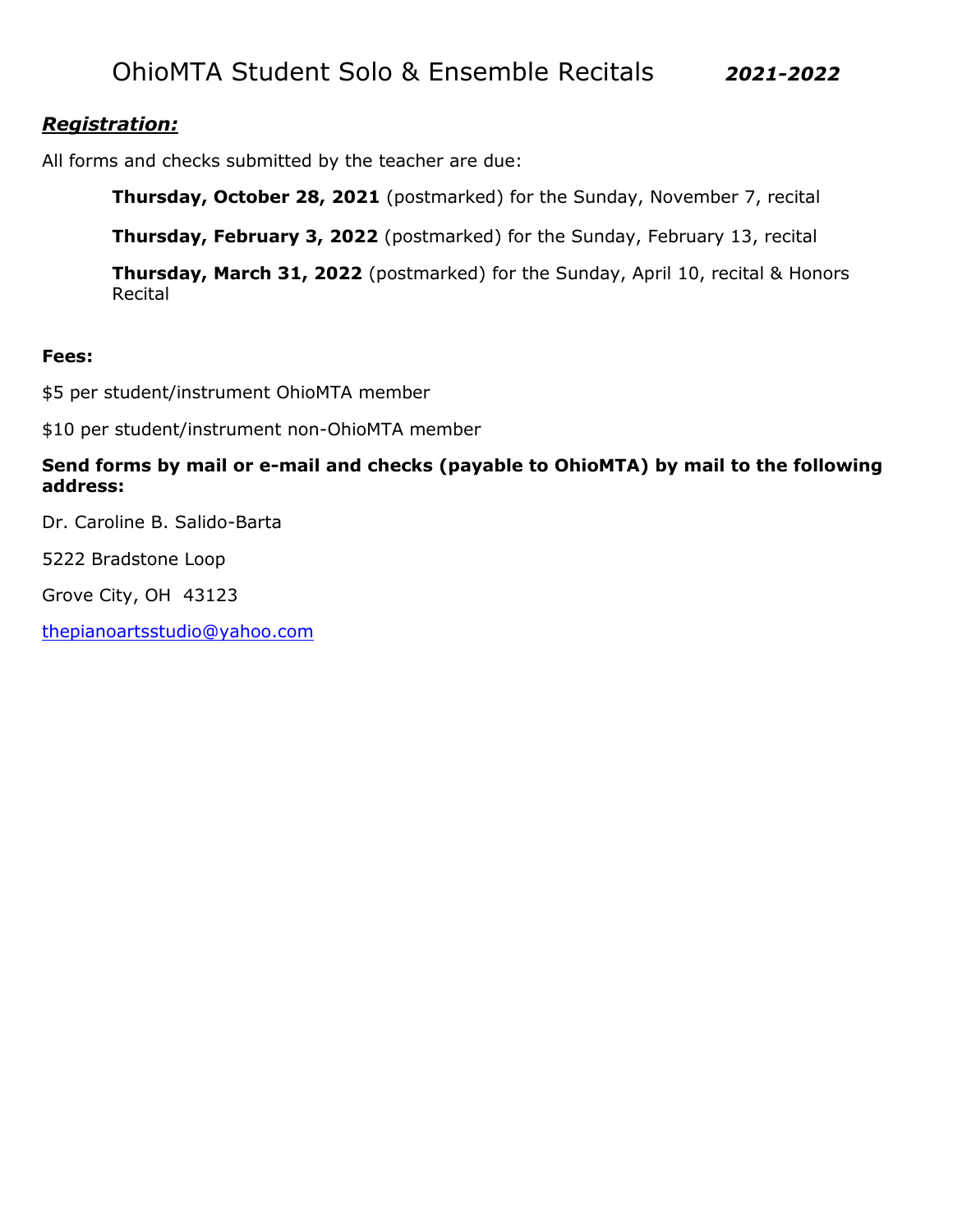## **REGISTRATION FORM FOR SOLOISTS**

| Student's name                             | Age                                                             | Years of study |
|--------------------------------------------|-----------------------------------------------------------------|----------------|
| Instrument                                 | Length of performance                                           |                |
| Name of composition                        | Name of composer                                                |                |
| Name of accompanist (if applicable)        | Name of student's local newspaper                               |                |
| Teacher's name                             | Name of scholarship or competition won (Honors Recital<br>only) |                |
| Teacher's phone number including area code | Teacher's e-mail address                                        |                |

| Student's name                             | Age   | Years of study                                         |  |
|--------------------------------------------|-------|--------------------------------------------------------|--|
| Instrument                                 |       | Length of performance                                  |  |
| Name of composition                        |       | Name of composer                                       |  |
| Name of accompanist (if applicable)        |       | Name of student's local newspaper                      |  |
| Teacher's name                             | only) | Name of scholarship or competition won (Honors Recital |  |
| Teacher's phone number including area code |       | Teacher's e-mail address                               |  |

--------------------------------------------------------------------------------------------------------------------------------------------

|                                                        | Years of study |
|--------------------------------------------------------|----------------|
|                                                        |                |
| Length of performance                                  |                |
|                                                        |                |
| Name of composer                                       |                |
|                                                        |                |
| Name of student's local newspaper                      |                |
|                                                        |                |
| Name of scholarship or competition won (Honors Recital |                |
| only)                                                  |                |
| Teacher's e-mail address                               |                |
|                                                        |                |
|                                                        | Age            |

--------------------------------------------------------------------------------------------------------------------------------------------